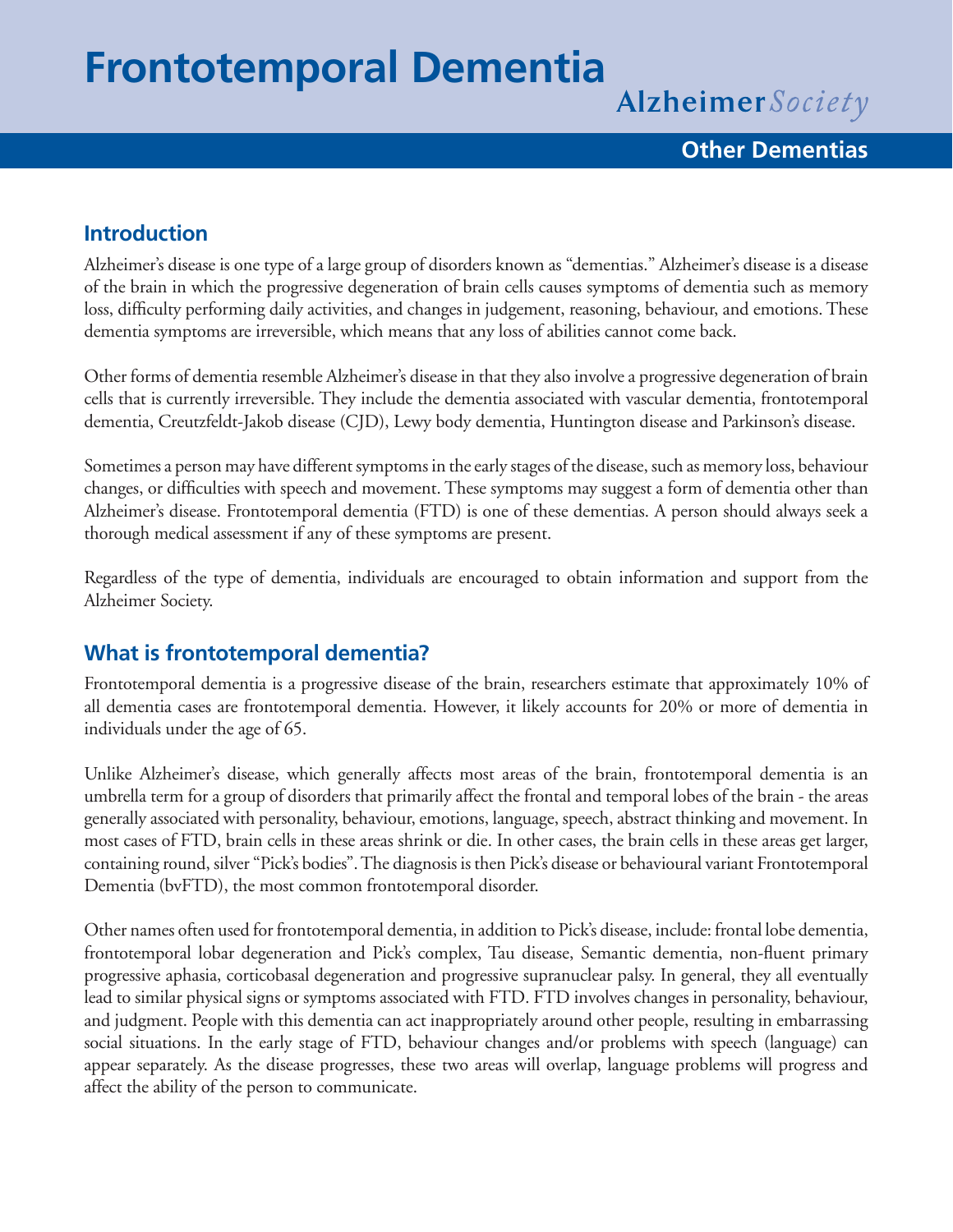Over time, language or movement problems may occur, and the person may need more care and supervision.<sup>1</sup> Unlike Alzheimer's disease, a person with frontotemporal dementia often remains oriented with respect to time and has preserved memory in the early stages. In the later stages of the disease, general symptoms of dementia arise, i.e. confusion and forgetfulness, as in other dementias.

### **How does frontotemporal dementia affect the person?**

Since the frontal and temporal areas of the brain can be affected, symptoms often affect personality, behaviour, emotions, language, speech, abstract thinking and movement.

- **Changes in behaviour** may include becoming either withdrawn or disinhibited (e.g., losing the ability to restrain one's behaviour and actions). The person may show reduced initiative and lose interest in personal hygiene, become easily distracted or repeat the same action over and over again. Overeating or compulsively putting objects in the mouth may occur. Sometimes incontinence is an early symptom of the disease. People with FTD may become indifferent toward other people or may experience abrupt and frequent mood changes or excessive emotions.
- **Problems with language** can range from trouble finding the right word or reduction of speech to total loss, i.e. becoming mute. Echoing what has been said by others and stuttering are common symptoms. The person may have difficulty sustaining a train of thought or maintaining a conversation for any length of time. Writing and reading are also affected.
- **Problems with movement.** People with FTD may experience decreased facial expression, slowness of movements, rigidity and postural instability. Shaking, difficulty walking, frequent falls and poor coordination can be common. Motor skills are lost and swallowing difficulties may occur.

#### **How is frontotemporal dementia assessed?**

No single test can diagnose frontotemporal dementia. Doctors diagnose the disease through a process of identifying characteristic features of the disease and ruling out other possible causes.

The diagnosis of frontotemporal dementia generally involves:

- Medical history, brain imaging (such as MRI (magnetic resonance imaging), PET (positron emission tomography), and SPECT (single photon emission computed tomography), and detailed neurological examination
- Physical and neuropsychological examination to assess language, behaviour, memory, executive and visual-spatial functions

<sup>1</sup> *Frontotemporal disorders: Information for patients, families and caregivers,* National Institute on Aging. September 2010.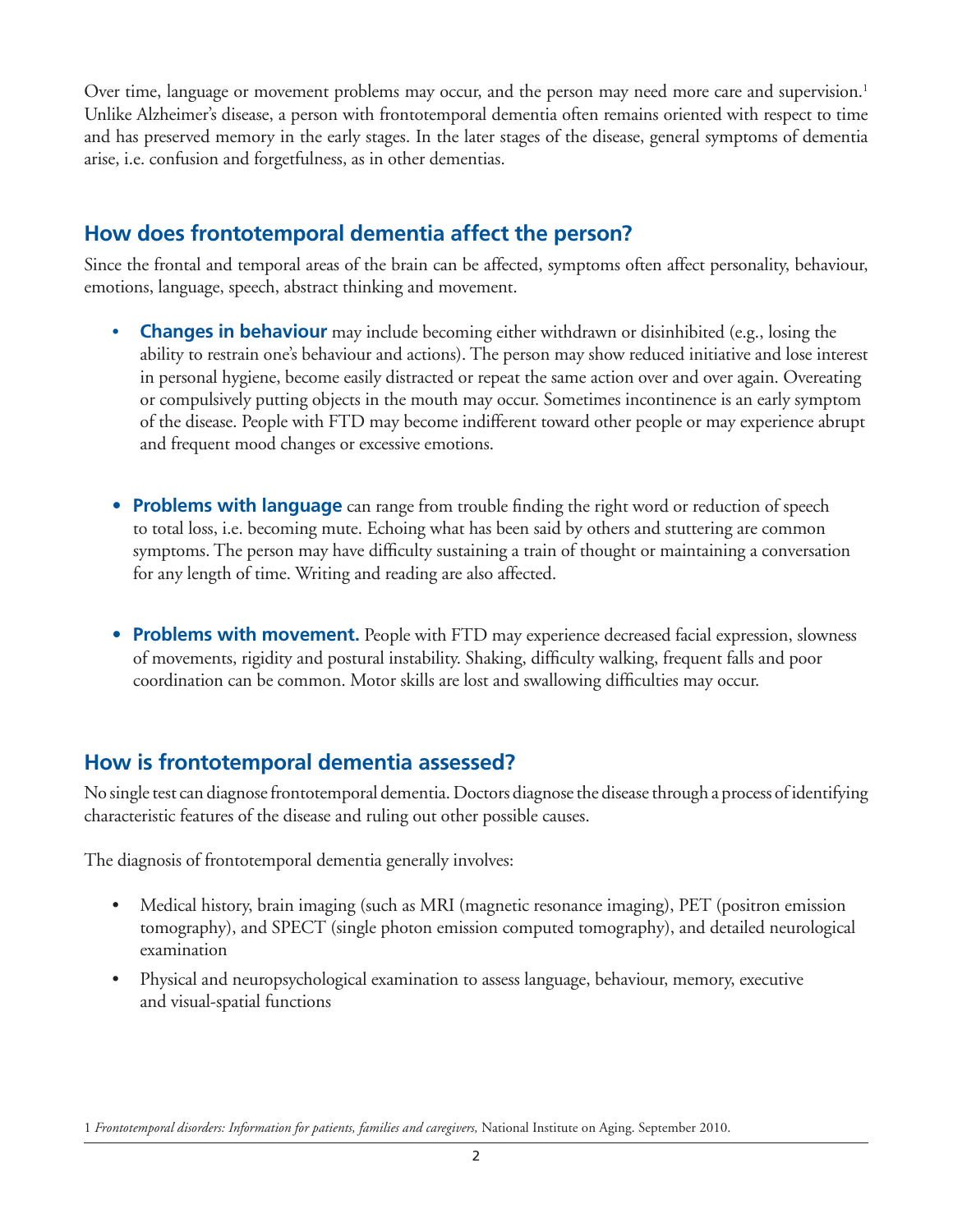# **What are the risk factors for frontotemporal dementia?**

Frontotemporal dementia tends to occur at a younger age than Alzheimer's disease and can affect both men and women. The average length of the disease is 2-10 years. Little is known about the cause of frontotemporal dementia and risk factors have yet to be identified. Recent research has shown genetic mutations underlying some cases of FTD. However, more than half the people who develop frontotemporal dementia have no family history of dementia.

### **Is there treatment?**

At present, there is no known cure and no effective way to slow its progression. Cholinesterase inhibitors used as treatment for Alzheimer's disease do not work for the treatment of FTD as different areas of the brain are affected. Treatment currently focuses on managing symptoms.

New behavioural therapeutic strategies are also helping people living with the disease. Therapeutic techniques like physical activity and music are being used as viable and useful treatments. Research shows that the quality of life of people with dementia, and also their caregivers, is significantly improved by activities that emphasize their strengths and abilities. By understanding the person's personality, life experiences, support systems and ways of coping, a person-centred approach to care can be created that preserves and improves quality of life.

# **For more information:**

Visit the Alzheimer Society's website at www.alzheimer.ca or contact your local Alzheimer Society.

# **More information can be obtained from the following:**

- The Association for Frontotemporal Degeneration: www.theaftd.org
- Frontotemporal disorders: Information for patients, families and caregivers, National Institute on Aging. www.nia.nih.gov/alzheimers/publication/frontotemporal-disorders/introduction
- Mayo Clinic: www.mayoclinic.com/health/frontotemporal-dementia/DS00874
- • UCSF Memory and Aging Center: http://memory.ucsf.edu/ftd/

*The contents of this document are provided for information purposes only, and do not represent advice, an endorsement or a recommendation, with respect to any product, service or enterprise, and/or the claims and properties thereof, by the Alzheimer Society of Canada. This Information Sheet is not intended to replace clinical diagnosis by a health professional.*